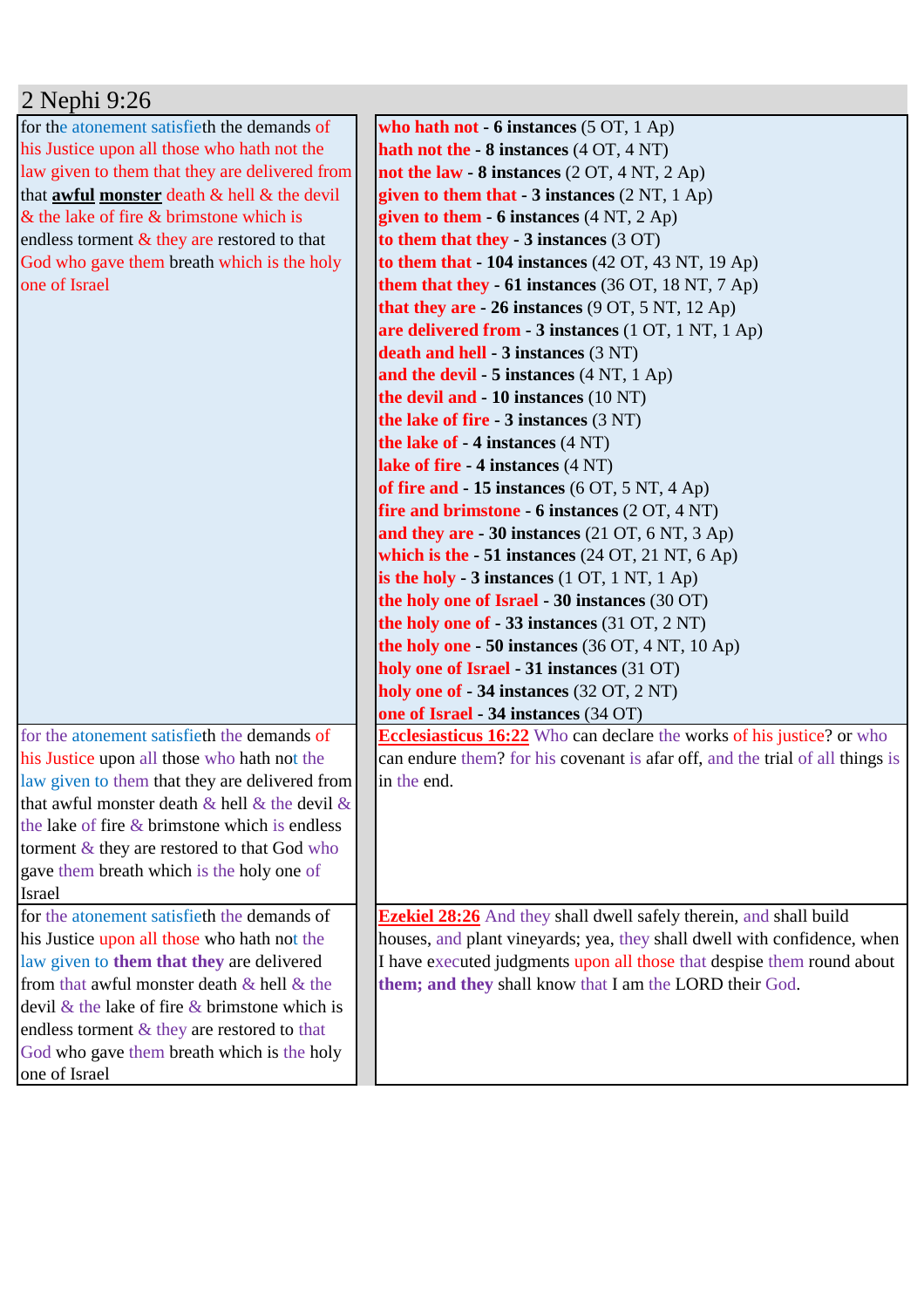| for the atonement satisfieth the demands of<br>his Justice upon all those who hath not the<br>law given to them that they are delivered from<br>that awful monster death $\&$ hell $\&$ the devil $\&$<br>the lake of fire $\&$ brimstone which is endless<br>torment & they are restored to that God who<br>gave them breath which is the holy one of<br><b>Israel</b> | <b>Judith 1:12</b> Therefore Nabuchodonosor was very angry with all this<br>country, and sware by his throne and kingdom, that he would surely be<br>avenged upon all those coasts of Cilicia, and Damascus, and Syria, and<br>that he would slay with the sword all the inhabitants of the land of Moab,<br>and the children of Ammon, and all Judea, and all that were in Egypt, till<br>ye come to the borders of the two seas. |
|-------------------------------------------------------------------------------------------------------------------------------------------------------------------------------------------------------------------------------------------------------------------------------------------------------------------------------------------------------------------------|------------------------------------------------------------------------------------------------------------------------------------------------------------------------------------------------------------------------------------------------------------------------------------------------------------------------------------------------------------------------------------------------------------------------------------|
| for the atonement satisfieth the demands of<br>his Justice upon all those who hath not the<br>law given to them that they are delivered from<br>that awful monster death $\&$ hell $\&$ the devil $\&$<br>the lake of fire & brimstone which is endless<br>torment & they are restored to that God who<br>gave them breath which is the holy one of<br><b>Israel</b>    | 2 Esdras 8:36 For in this, O Lord, thy righteousness and thy goodness<br>shall be declared, if thou be merciful unto them which have not the<br>confidence of good works.                                                                                                                                                                                                                                                          |
| For the atonement satisfieth the demands of<br>his justice upon all those who have not the<br>law given to them, that they are delivered<br>from that awful monster, death and hell, and<br>the devil, and the lake of fire and brimstone,<br>which is endless torment; and they are<br>restored to that God who gave them breath,<br>which is the Holy One of Israel.  | <b>Romans 11:4</b> But what saith the answer of God unto him? I have<br>reserved to myself seven thousand men, who have not bowed the knee to<br>the image of Baal.                                                                                                                                                                                                                                                                |
| For the atonement satisfieth the demands of<br>his justice upon all those who have not the<br>law given to them, that they are delivered<br>from that awful monster, death and hell, and<br>the devil, and the lake of fire and brimstone,<br>which is endless torment; and they are<br>restored to that God who gave them breath,<br>which is the Holy One of Israel.  | 2 Esdras 6:26 And the men that are received shall see it, who have not<br>tasted death from their birth: and the heart of the inhabitants shall be<br>changed, and turned into another meaning.                                                                                                                                                                                                                                    |
| For the atonement satisfieth the demands of<br>his justice upon all those who have not the<br>law given to them, that they are delivered<br>from that awful monster, death and hell, and<br>the devil, and the lake of fire and brimstone,<br>which is endless torment; and they are<br>restored to that God who gave them breath,<br>which is the Holy One of Israel.  | <b>Romans 2:14</b> For when the Gentiles, which have not the law, do by<br>nature the things contained in the law, these, having not the law, are a<br>law unto themselves:                                                                                                                                                                                                                                                        |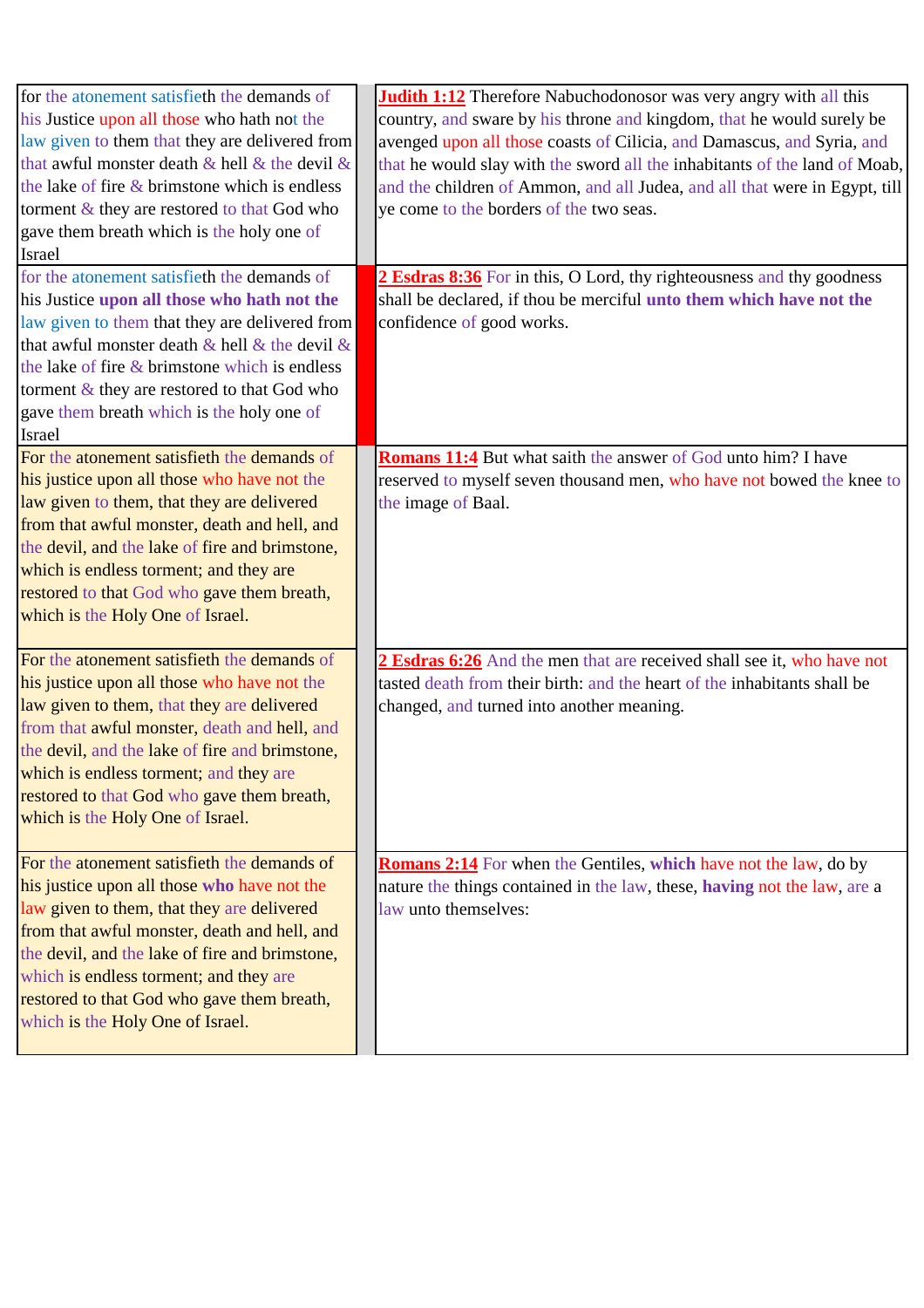| for the atonement satisfieth the demands of            | <b>Isaiah 61:9</b> And their seed shall be known among the Gentiles, and their    |
|--------------------------------------------------------|-----------------------------------------------------------------------------------|
| his Justice upon all those who hath not the            | offspring among the people: all that see them shall acknowledge them,             |
| law given to them that they are delivered from         | that they are the seed which the LORD hath blessed.                               |
| that awful monster death $\&$ hell $\&$ the devil $\&$ |                                                                                   |
| the lake of fire $&$ brimstone which is endless        |                                                                                   |
| torment & they are restored to that God who            |                                                                                   |
| gave them breath which is the holy one of              |                                                                                   |
| <b>Israel</b>                                          |                                                                                   |
| for the atonement satisfieth the demands of            | <b>John 8:44</b> Ye are of your father the devil, and the lusts of your father ye |
| his Justice upon all those who hath not the            | will do. He was a murderer from the beginning, and abode not in the               |
| law given to them that they are delivered from         | truth, because there is no truth in him. When he speaketh a lie, he               |
| that awful monster death $\&$ hell $\&$ the devil $\&$ | speaketh of his own: for he is a liar, and the father of it.                      |
| the lake of fire $&$ brimstone which is endless        |                                                                                   |
| torment & they are restored to that God who            |                                                                                   |
| gave them breath which is the holy one of              |                                                                                   |
| Israel                                                 |                                                                                   |
| for the atonement satisfieth the demands of            | <b>Revelation 20:10</b> And the devil that deceived them was cast into the        |
| his Justice upon all those who hath not the            | lake of fire and brimstone, where the beast and the false prophet are, and        |
| law given to them that they are delivered from         | shall be tormented day and night for ever and ever.                               |
| that awful monster death $\&$ hell $\&$ the devil $\&$ |                                                                                   |
| the lake of fire & brimstone which is endless          |                                                                                   |
| torment & they are restored to that God who            |                                                                                   |
| gave them breath which is the holy one of              |                                                                                   |
| <b>Israel</b>                                          |                                                                                   |
| for the atonement satisfieth the demands of            | <b>Revelation 21:8</b> But the fearful, and unbelieving, and the abominable,      |
| his Justice upon all those who hath not the            | and murderers, and whoremongers, and sorcerers, and idolaters, and all            |
|                                                        |                                                                                   |
|                                                        |                                                                                   |
| law given to them that they are delivered from         | liars, shall have their part in the lake which burneth with fire and              |
| that awful monster death $&$ hell $&$ the devil $&$    | brimstone: which is the second death.                                             |
| the lake of fire & brimstone which is endless          |                                                                                   |
| torment $\&$ they are restored to that God who         |                                                                                   |
| gave them breath which is the holy one of              |                                                                                   |
| Israel                                                 |                                                                                   |
| for the atonement satisfieth the demands of            | <b>Daniel 3:15</b> Now if ye be ready that at what time ye hear the sound of      |
| his Justice upon all those who hath not the            | the cornet, flute, harp, sackbut, psaltery, and dulcimer, and all kinds of        |
| law given to them that they are delivered from         | musick, ye fall down and worship the image which I have made; well:               |
| that awful monster death $\&$ hell $\&$ the devil $\&$ | but if ye worship not, ye shall be cast the same hour into the midst of a         |
| the lake of fire $\&$ brimstone which is endless       | burning fiery furnace; and who is that God that shall deliver you out of          |
| torment & they are restored to that God who            | my hands?                                                                         |
| gave them breath which is the holy one of              |                                                                                   |
| Israel                                                 |                                                                                   |
| for the atonement satisfieth the demands of            | Titus 1:2 In hope of eternal life, which God, that cannot lie, promised           |
| his Justice upon all those who hath not the            | before the world began;                                                           |
| law given to them that they are delivered from         |                                                                                   |
| that awful monster death $\&$ hell $\&$ the devil $\&$ |                                                                                   |
| the lake of fire & brimstone which is endless          |                                                                                   |
| torment & they are restored to that God who            |                                                                                   |
| gave them breath which is the holy one of<br>Israel    |                                                                                   |